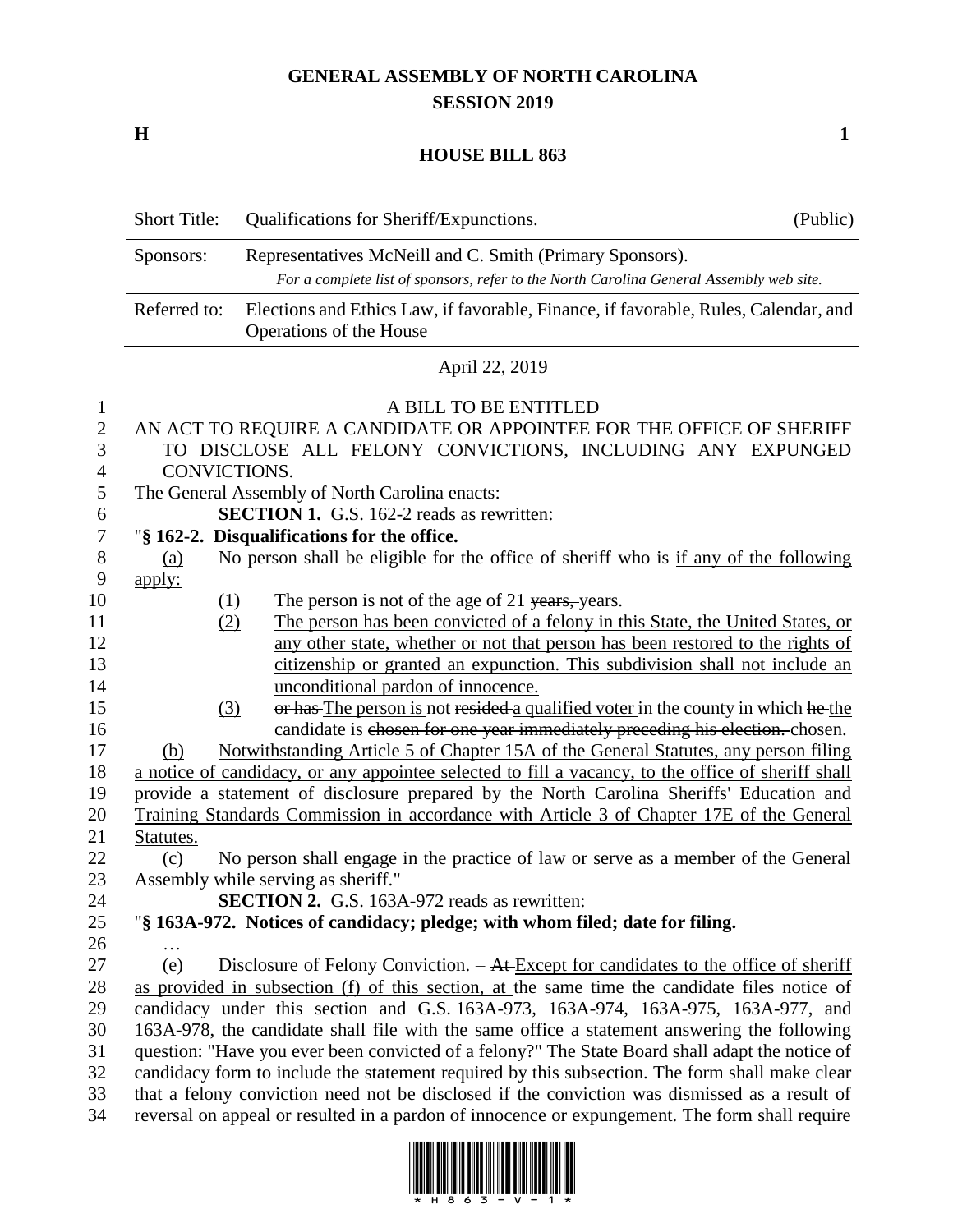## **General Assembly Of North Carolina Session 2019 Session 2019**

 a candidate who answers "yes" to the question to provide the name of the offense, the date of conviction, the date of the restoration of citizenship rights, and the county and state of conviction. The form shall require the candidate to swear or affirm that the statements on the form are true, correct, and complete to the best of the candidate's knowledge or belief. The form shall be available as a public record in the office of the board of elections where the candidate files notice of candidacy and shall contain an explanation that a prior felony conviction does not preclude holding elective office if the candidate's rights of citizenship have been restored. This subsection shall also apply to individuals who become candidates for election by the people under G.S. 163A-987, 163A-1005, 163A-1006, 163A-953, 115C-37, 130A-50, Part 2 of Article 27 of this Chapter, or any other statute or local act. Those individuals shall complete the question at the time the documents are filed initiating their candidacy. The State Board shall adapt those documents to include the statement required by this subsection. If an individual does not complete the statement required by this subsection, the board of elections accepting the filing shall notify the individual of the omission, and the individual shall have 48 hours after notice to complete the statement. If the individual does not complete the statement at the time of filing or within 48 hours after the notice, the individual's filing is not complete, the individual's name shall not appear on the ballot as a candidate, and votes for the that individual shall not be counted. It is a Class I felony to complete the form knowing that information as to felony conviction or restoration of citizenship is untrue. This subsection shall not apply to candidates required by G.S. 163A-187(f) to file Statements of Economic Interest. (f) Disclosure of Felony Convictions and Expungements for the Office of Sheriff. – At the time of filing the notice of candidacy each candidate to the office of sheriff shall file a valid disclosure statement prepared in accordance with G.S. 17E-20 verifying that individual has no prior felony convictions or expungements of felony convictions. If a candidate does not file such valid disclosure statement required by this subsection, that individual's filing is not complete, the individual's name shall not appear on the ballot as a candidate, and votes for that individual shall not be counted in accordance with Section 2 of Article VII of the North Carolina Constitution." **SECTION 3.(a)** G.S. 17E-1 through G.S. 17E-6 and G.S. 17E-10 are recodified as Article 1 of Chapter 17E of the General Statutes as follows: "Article 1. "General." **SECTION 3.(b)** G.S. 17E-7 through G.S. 17E-19, with the exception of G.S. 17E-10, are recodified as Article 2 of Chapter 17E of the General Statutes as follows: "Article 2. "Justice Officers." **SECTION 3.(c)** When recodifying pursuant to this section, the Revisor may separate subsections of existing statutory sections into new sections and, when necessary to organize relevant law into its proper place in Chapter 17E of the General Statutes, as amended by this act, may rearrange sentences that currently appear within subsections. The Revisor may modify statutory citations throughout the General Statutes, as appropriate, and may modify any references to statutory divisions, such as "Chapter," "Subchapter," "Article," "Part," "section," and "subsection," adjust the order of lists of multiple statutes to maintain statutory order, correct terms and conform names and titles changed by this act, and make conforming changes to catch lines and references to catch lines. The Revisor may also adjust subject and verb agreement and the placement of conjunctions. The Revisor shall consult with the North Carolina Sheriffs' Education and Training Standards Commission on this recodification. **SECTION 4.** G.S. 17E-4(b), as recodified by Section 3 of this act, is amended by adding a new subdivision to read: "(13) Prepare disclosure statements for candidates and potential appointees for the

office of sheriff with respect to felony convictions and expunctions, as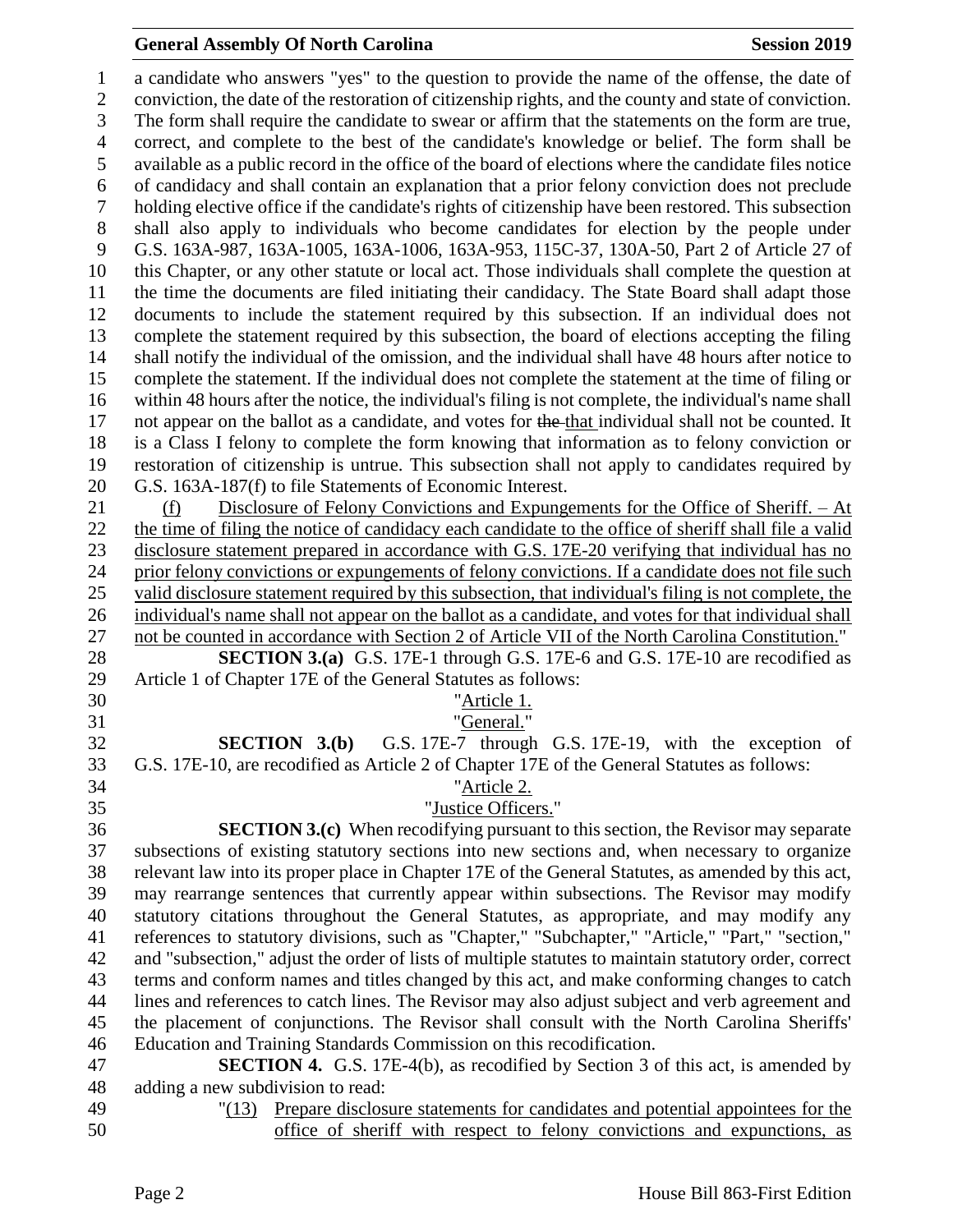|                          |                       |          | <b>General Assembly Of North Carolina</b>                                                                | <b>Session 2019</b> |
|--------------------------|-----------------------|----------|----------------------------------------------------------------------------------------------------------|---------------------|
| $\mathbf{1}$             |                       |          | provided for in this Chapter. The Commission may charge a fee of the                                     |                     |
| $\sqrt{2}$               |                       |          | applicant to cover the cost of any criminal history check."                                              |                     |
| 3                        |                       |          | <b>SECTION 5.</b> G.S. 17E-11, as recodified by Section 3 of this act, reads as rewritten:               |                     |
| $\overline{\mathcal{L}}$ |                       |          | "§ 17E-11. Application and construction of Chapter-Article.                                              |                     |
| 5                        | (a)                   |          | Nothing in this Chapter-Article shall apply to the sheriff elected by the people.                        |                     |
| 6                        | (b)                   |          | Nothing in this Chapter-Article shall be construed as modifying the character of a                       |                     |
| $\overline{7}$           |                       |          | sheriff from an elective office, or as modifying the character of the office of deputy sheriff from      |                     |
| $8\,$                    | an appointive office. |          |                                                                                                          |                     |
| 9                        | (c)                   |          | If a justice officer, or a criminal justice officer as defined in G.S. $17C-2(c)$ , becomes              |                     |
| 10                       |                       |          | sheriff, the justice officer is not required to maintain certification for the period served as sheriff. |                     |
| 11                       |                       |          | The Commission shall reinstate certification upon the conclusion of the period of service as             |                     |
| 12                       |                       |          | sheriff and in conformance with the rules of the Commission for the application for certification."      |                     |
| 13                       |                       |          | <b>SECTION 6.</b> Chapter 17E of the General Statutes is amended by adding a new                         |                     |
| 14                       | Article to read:      |          |                                                                                                          |                     |
| 15                       |                       |          | " <u>Article 3.</u>                                                                                      |                     |
| 16                       |                       |          | "Sheriffs.                                                                                               |                     |
| 17                       |                       |          | "§ 17E-20. Disclosure of convictions and expungements for the office of sheriff.                         |                     |
| 18                       | (a)                   |          | Each individual filing, or intending to file, a notice of candidacy for election, or any                 |                     |
| 19                       |                       |          | individual prior to appointment to fill a vacancy, to the office of sheriff shall request the            |                     |
| 20                       |                       |          | Commission to prepare a disclosure statement verifying that individual has no prior felony               |                     |
| 21                       |                       |          | convictions or expungements of felony convictions. The individual shall provide such                     |                     |
| 22                       |                       |          | information as required by the Commission for the completion of the disclosure statement,                |                     |
| 23                       |                       |          | including any evidence that the individual has been granted an unconditional pardon of innocence         |                     |
| 24                       |                       |          | for a felony crime in this State, any other state, or the United States, and any fee to cover the cost   |                     |
| 25                       |                       |          | of the criminal background check.                                                                        |                     |
| 26                       | (b)                   |          | Upon the request of an individual filing, or intending to file, a notice of candidacy for                |                     |
| 27                       |                       |          | election as sheriff, or any individual prior to appointment to fill a vacancy to the office of sheriff,  |                     |
| 28                       |                       |          | the Commission shall prepare a disclosure statement verifying that the individual has no prior           |                     |
| 29                       |                       |          | felony convictions or expungements for felony convictions. The disclosure statement shall be in          |                     |
| 30                       |                       |          | a format as determined by the Commission, but shall include at least all of the following:               |                     |
| 31                       |                       | (1)      | Name of the individual.                                                                                  |                     |
| 32                       |                       | (2)      | Date the disclosure statement was prepared.                                                              |                     |
| 33                       |                       | (3)      | County of residence of the individual.                                                                   |                     |
| 34                       |                       | (4)      | A statement that individual has no prior felony convictions or expungements                              |                     |
| 35                       |                       |          | for felony convictions, if in fact the individual has no prior felony convictions                        |                     |
| 36                       |                       |          | or expungements for felony convictions.                                                                  |                     |
| 37                       | (c)                   |          | In preparing the disclosure statement, the Commission shall do at least all of the                       |                     |
| 38                       | <u>following:</u>     |          |                                                                                                          |                     |
| 39                       |                       | $\Omega$ | Conduct a criminal history record check of state and national databases to                               |                     |
| 40                       |                       |          | determine if the individual has a record of a felony conviction.                                         |                     |
| 41                       |                       | (2)      | Contact the Administrative Office of the Courts and request confirmation of                              |                     |
| 42                       |                       |          | whether or not the individual has previously received an expunction of a                                 |                     |
| 43                       |                       |          | felony record.                                                                                           |                     |
| 44                       |                       | (3)      | Determine if the individual has ever been convicted of a felony in violation of                          |                     |
| 45                       |                       |          | Section 2 of Article VII of the North Carolina Constitution.                                             |                     |
| 46                       | (d)                   |          | Any request for a disclosure statement, any supporting documentation used in the                         |                     |
| 47                       |                       |          | preparation of any disclosure statement, and any disclosure statement prepared by the                    |                     |
| 48                       |                       |          | Commission in accordance with this section is confidential and not a public record under Chapter         |                     |
| 49                       |                       |          | 132 of the General Statutes.                                                                             |                     |
| 50                       |                       |          | ' <u>§ 17E-21 through 17E-24.</u> Reserved.                                                              |                     |
|                          |                       |          |                                                                                                          |                     |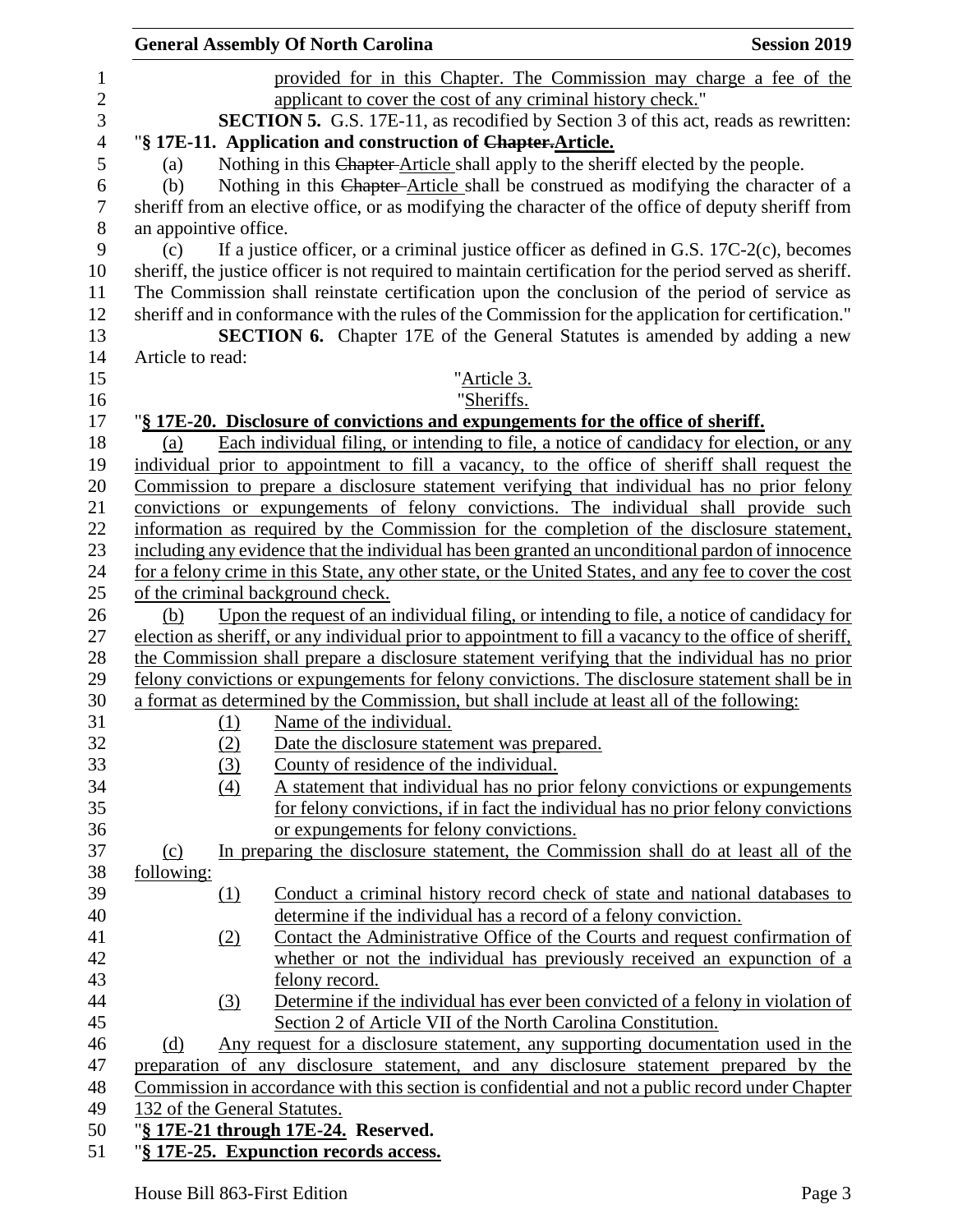|                          |                            | <b>General Assembly Of North Carolina</b>                                                                                                   | <b>Session 2019</b> |
|--------------------------|----------------------------|---------------------------------------------------------------------------------------------------------------------------------------------|---------------------|
| $\mathbf{1}$             |                            | Notwithstanding G.S. 15A-145.4 or G.S. 15A-145.5, the Commission may gain access to an                                                      |                     |
| $\mathbf{2}$             |                            | individual's felony conviction records, including those maintained by the Administrative Office                                             |                     |
| $\mathfrak{Z}$           |                            | of the Courts in its confidential files containing the names of persons granted expunctions for the                                         |                     |
| $\overline{\mathcal{A}}$ | purposes of this Article.  |                                                                                                                                             |                     |
| $\mathfrak s$            |                            | "§ 17E-26 through 17E-29. Reserved.                                                                                                         |                     |
| $\boldsymbol{6}$         |                            | "§ 17E-30. Expiration of disclosure of convictions and expungements for the office of                                                       |                     |
| $\boldsymbol{7}$         | sheriff.                   |                                                                                                                                             |                     |
| $\,8\,$                  |                            | Any disclosure statement prepared by the Commission shall be valid for the purpose of filing                                                |                     |
| 9                        |                            | in accordance with G.S. 163A-972, 162-5, or 162-5.1 for 90 days after issuance."                                                            |                     |
| 10                       |                            | <b>SECTION 7.</b> G.S. 15A-151(a) reads as rewritten:                                                                                       |                     |
| 11                       | " $(a)$                    | The Administrative Office of the Courts shall maintain a confidential file for                                                              |                     |
| 12                       |                            | expungements containing the petitions granted under this Article and the names of those people                                              |                     |
| 13                       |                            | for whom it received a notice under G.S. 15A-150. The information contained in the file may be                                              |                     |
| 14                       | disclosed only as follows: |                                                                                                                                             |                     |
| 15<br>16                 | (1)                        | Upon request of a judge of the General Court of Justice of North Carolina for                                                               |                     |
| 17                       |                            | the purpose of ascertaining whether a person charged with an offense has been<br>previously granted a discharge or an expunction.           |                     |
| 18                       | (2)                        | Upon request of a person requesting confirmation of the person's own                                                                        |                     |
| 19                       |                            | discharge or expunction.                                                                                                                    |                     |
| 20                       | (3)                        | To the General Court of Justice of North Carolina in response to a subpoena                                                                 |                     |
| 21                       |                            | or other court order issued pursuant to a civil action under G.S. 15A-152.                                                                  |                     |
| 22                       | (4)                        | Upon request of State or local law enforcement, if the criminal record was                                                                  |                     |
| 23                       |                            | expunged pursuant to G.S. 15A-145.4, 15A-145.5, or 15A-145.6 under this                                                                     |                     |
| 24                       |                            | Chapter for employment purposes only.                                                                                                       |                     |
| 25                       | (5)                        | Upon the request of the North Carolina Criminal Justice Education and                                                                       |                     |
| 26                       |                            | Training Standards Commission, if the criminal record was expunged                                                                          |                     |
| 27                       |                            | pursuant to G.S. 15A-145.4, 15A-145.5, or 15A-145.6 under this Chapter for                                                                  |                     |
| 28                       |                            | certification purposes only.                                                                                                                |                     |
| 29                       | (6)                        | Upon request of the North Carolina Sheriff's Standards Commission, if the                                                                   |                     |
| 30                       |                            | criminal record was expunged pursuant to G.S. 15A-145.4, 15A-145.5, or                                                                      |                     |
| 31                       |                            | 15A-145.6 under this Chapter for certification purposes only.                                                                               |                     |
| 32                       | (7)                        | To the district attorney in accordance with G.S. 15A-151.5.                                                                                 |                     |
| 33<br>34                 | (8)                        | Upon request of the North Carolina Sheriffs' Education and Training<br>Standards Commission, if the criminal record was expunged under this |                     |
| 35                       |                            | Chapter for purposes of preparing a disclosure statement in accordance with                                                                 |                     |
| 36                       |                            | Article 3 of Chapter 17E of the General Statutes."                                                                                          |                     |
| 37                       |                            | <b>SECTION 8.(a)</b> G.S. 15A-153 reads as rewritten:                                                                                       |                     |
| 38                       | $\frac{15}{2}$ 15A-153.    | Effect of expunction; prohibited practices by employers, educational                                                                        |                     |
| 39                       |                            | institutions, agencies of State and local governments.                                                                                      |                     |
| 40                       |                            |                                                                                                                                             |                     |
| 41                       | (e)                        | [Exceptions. –] The provisions of subsection (d) of this section do not apply to any                                                        |                     |
| 42                       |                            | applicant or licensee seeking or holding any certification issued by the North Carolina Criminal                                            |                     |
| 43                       |                            | Justice Education and Training Standards Commission pursuant to Article 1 of Chapter 17C of                                                 |                     |
| 44                       |                            | the General Statutes or the North Carolina Sheriffs Education and Training Standards                                                        |                     |
| 45                       |                            | Commission pursuant to Article 2 of Chapter 17E of the General Statutes:                                                                    |                     |
| 46                       | (1)                        | Convictions expunged pursuant to G.S. $15A-145.4$ . – Persons pursuing                                                                      |                     |
| 47                       |                            | certification under the provisions of Article 1 of Chapter 17C or Article 2 of                                                              |                     |
| 48                       |                            | Chapter 17E of the General Statutes shall disclose any and all felony                                                                       |                     |
| 49                       |                            | convictions to the certifying Commission regardless of whether or not the                                                                   |                     |
| 50<br>51                 |                            | felony convictions were expunged pursuant to the provisions of<br>G.S. 15A-145.4.                                                           |                     |
|                          |                            |                                                                                                                                             |                     |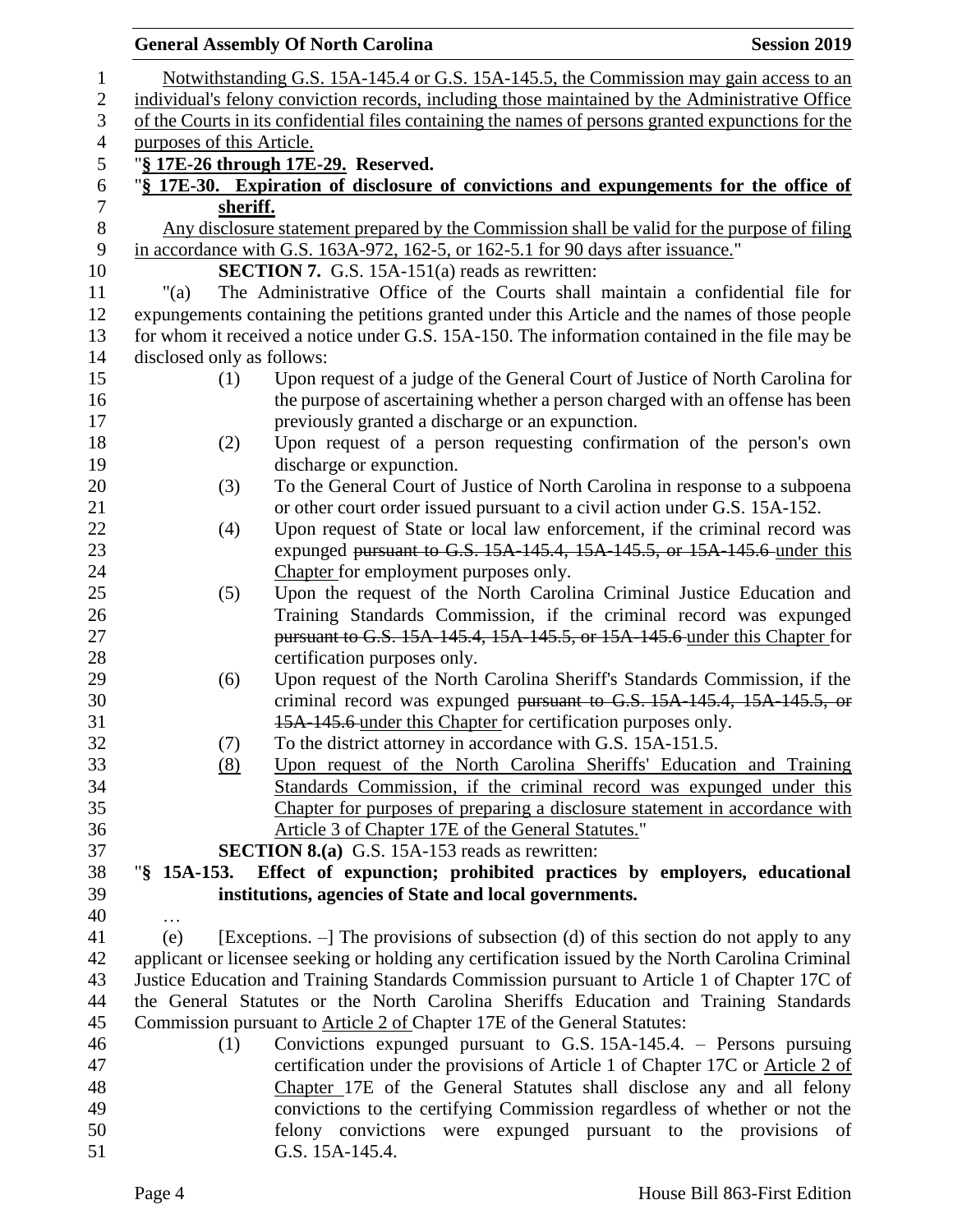| <b>General Assembly Of North Carolina</b>                                                                                                                                                                                                        | <b>Session 2019</b> |
|--------------------------------------------------------------------------------------------------------------------------------------------------------------------------------------------------------------------------------------------------|---------------------|
| Convictions expunged pursuant to G.S. $15A-145.5$ . – Persons pursuing<br>(2)<br>certification under the provisions of Article 1 of Chapter 17C or Article 2 of<br>Chapter 17E of the General Statutes shall disclose any and all convictions to |                     |
| the certifying Commission regardless of whether or not the convictions were                                                                                                                                                                      |                     |
| expunged pursuant to the provisions of G.S. 15A-145.5.                                                                                                                                                                                           |                     |
| The provisions of subsection (d) of this section do not apply to any individual<br>(e1)                                                                                                                                                          |                     |
| requesting a disclosure statement be prepared by the North Carolina Sheriffs' Education and                                                                                                                                                      |                     |
| Training Standards Commission pursuant to Article 3 of Chapter 17E of the General Statutes.                                                                                                                                                      |                     |
| . "                                                                                                                                                                                                                                              |                     |
| <b>SECTION 8.(b)</b> G.S. 15A-145.4 reads as rewritten:                                                                                                                                                                                          |                     |
| "§ 15A-145.4. Expunction of records for first offenders who are under 18 years of age at                                                                                                                                                         |                     |
| the time of the commission of a nonviolent felony.                                                                                                                                                                                               |                     |
|                                                                                                                                                                                                                                                  |                     |
| (f)<br>No person as to whom an order has been entered pursuant to subsection (e) of this                                                                                                                                                         |                     |
| section shall be held thereafter under any provision of any laws to be guilty of perjury or                                                                                                                                                      |                     |
| otherwise giving a false statement by reason of that person's failure to recite or acknowledge the                                                                                                                                               |                     |
| arrest, indictment, information, trial, or conviction. Persons pursuing certification under the                                                                                                                                                  |                     |
| provisions of Article 1 of Chapter 17C or 17E of the General Statutes, however, shall disclose                                                                                                                                                   |                     |
| any and all felony convictions to the certifying Commission regardless of whether or not the<br>felony convictions were expunged pursuant to the provisions of this section. This subsection shall                                               |                     |
| not apply to a sentencing hearing when the person has been convicted of a subsequent criminal                                                                                                                                                    |                     |
| offense.                                                                                                                                                                                                                                         |                     |
| Persons required by State law to obtain a criminal history record check on a<br>(f1)                                                                                                                                                             |                     |
| prospective employee shall not be deemed to have knowledge of any convictions expunged under                                                                                                                                                     |                     |
| this section.                                                                                                                                                                                                                                    |                     |
| Persons pursuing certification under the provisions of Article 1 of Chapter 17C or<br>(f2)                                                                                                                                                       |                     |
| Article 2 of Chapter 17E of the General Statutes, however, shall disclose any and all felony                                                                                                                                                     |                     |
| convictions to the certifying Commission regardless of whether or not the felony convictions                                                                                                                                                     |                     |
| were expunged pursuant to the provisions of this section.                                                                                                                                                                                        |                     |
| Persons requesting a disclosure statement be prepared by the North Carolina Sheriffs'<br>(f3)                                                                                                                                                    |                     |
| Education and Training Standards Commission pursuant to Article 3 of Chapter 17E of the                                                                                                                                                          |                     |
| General Statutes, however, shall disclose any and all felony convictions to the North Carolina                                                                                                                                                   |                     |
| Sheriffs' Education and Training Standards Commission regardless of whether or not the felony                                                                                                                                                    |                     |
| convictions were expunged pursuant to the provisions of this section.                                                                                                                                                                            |                     |
| $\ldots$ "                                                                                                                                                                                                                                       |                     |
| <b>SECTION 8.(c)</b> G.S. 15A-145.5 reads as rewritten:                                                                                                                                                                                          |                     |
| "§ 15A-145.5. Expunction of certain misdemeanors and felonies; no age limitation.                                                                                                                                                                |                     |
|                                                                                                                                                                                                                                                  |                     |
| Persons pursuing certification under the provisions of Article 1 of Chapter 17C or<br>(d1)                                                                                                                                                       |                     |
| Article 2 of Chapter 17E of the General Statutes, however, shall disclose any and all convictions                                                                                                                                                |                     |
| to the certifying Commission, regardless of whether or not the convictions were expunged                                                                                                                                                         |                     |
| pursuant to the provisions of this section.                                                                                                                                                                                                      |                     |
| Persons requesting a disclosure statement be prepared by the North Carolina Sheriffs'<br>(d2)                                                                                                                                                    |                     |
| Education and Training Standards Commission pursuant to Article 3 of Chapter 17E of the                                                                                                                                                          |                     |
| General Statutes, however, shall disclose any and all felony convictions to the North Carolina                                                                                                                                                   |                     |
| Sheriffs' Education and Training Standards Commission regardless of whether or not the felony                                                                                                                                                    |                     |
| convictions were expunged pursuant to the provisions of this section.                                                                                                                                                                            |                     |
| Persons required by State law to obtain a criminal history record check on a<br>(d3)                                                                                                                                                             |                     |
| prospective employee shall not be deemed to have knowledge of any convictions expunged under                                                                                                                                                     |                     |
| this section.                                                                                                                                                                                                                                    |                     |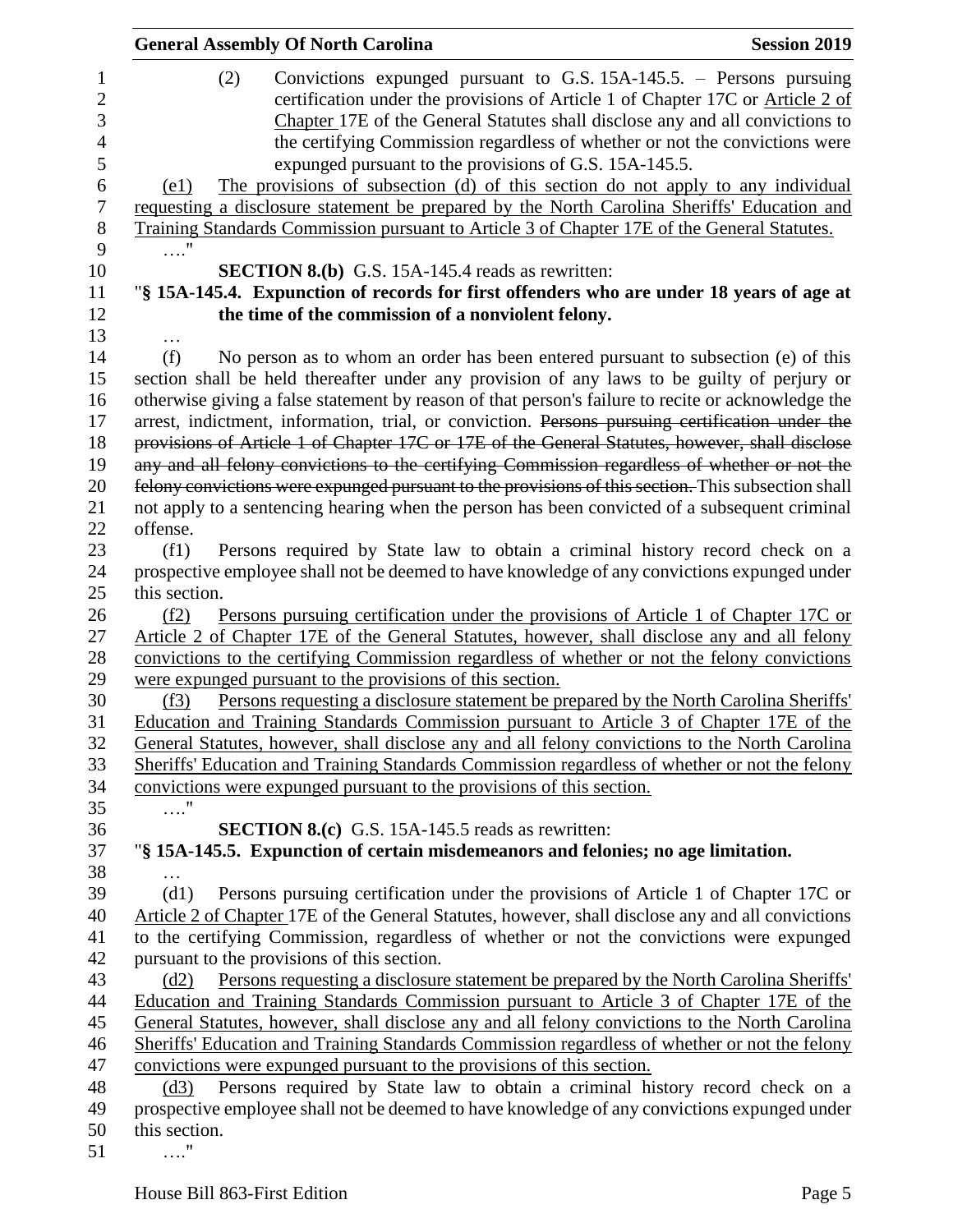| $\mathbf{1}$<br>$\mathbf{2}$ | <b>SECTION 8.(d)</b> G.S. 15A-145.6 reads as rewritten:                                                                                                                                                 |
|------------------------------|---------------------------------------------------------------------------------------------------------------------------------------------------------------------------------------------------------|
| 3                            | "§ 15A-145.6. Expunctions for certain defendants convicted of prostitution.                                                                                                                             |
| $\overline{4}$               | Persons pursuing certification under the provisions of Article 1 of Chapter 17C or<br>(g1)                                                                                                              |
| 5<br>6                       | Article 2 of 17E of the General Statutes, however, shall disclose any and all prostitution<br>convictions to the certifying Commission regardless of whether or not the prostitution                    |
| $\tau$                       |                                                                                                                                                                                                         |
| $8\,$                        | convictions were expunged pursuant to the provisions of this section.<br>(g2)                                                                                                                           |
| 9                            | Persons requesting a disclosure statement be prepared by the North Carolina Sheriffs'<br>Education and Training Standards Commission pursuant to Article 3 of Chapter 17E of the                        |
| 10                           |                                                                                                                                                                                                         |
| 11                           | General Statutes, however, shall disclose any and all felony convictions to the North Carolina                                                                                                          |
| 12                           | Sheriffs' Education and Training Standards Commission regardless of whether or not the felony                                                                                                           |
| 13                           | convictions were expunged pursuant to the provisions of this section.<br>Persons required by State law to obtain a criminal history record check on a<br>(g3)                                           |
| 14                           | prospective employee shall not be deemed to have knowledge of any convictions expunged under                                                                                                            |
| 15                           | this section.                                                                                                                                                                                           |
| 16                           | . "                                                                                                                                                                                                     |
| 17                           | <b>SECTION 9.(a)</b> G.S. 162-5 reads as rewritten:                                                                                                                                                     |
| 18                           | "§ 162-5. Vacancy filled; duties performed by coroner or chief deputy.                                                                                                                                  |
| 19                           | If any vacancy occurs in the office of sheriff, the coroner of the county shall execute<br>(a)                                                                                                          |
| 20                           | all process directed to the sheriff until the first meeting of the board of county commissioners                                                                                                        |
| 21                           | next succeeding such vacancy, when the board of county commissioners shall elect-appoint a                                                                                                              |
| 22                           | sheriff to supply the vacancy for the residue of the term, who shall possess the same                                                                                                                   |
| 23                           | qualifications, enter into the same bond, and be subject to removal, as the sheriff regularly                                                                                                           |
| 24                           | elected.                                                                                                                                                                                                |
| 25                           | If the board of county commissioners should fail to fill such vacancy, the coroner<br>(b)                                                                                                               |
| 26                           | shall continue to discharge the duties of sheriff until it shall be filled. In those counties where the                                                                                                 |
| 27                           | office of coroner has been abolished, the chief deputy sheriff, or if there is no chief deputy, then                                                                                                    |
| 28                           | the senior deputy in years of service, shall perform all the duties of the sheriff until the board of                                                                                                   |
| 29                           | county commissioners appoint some person to fill the unexpired term. In all counties the regular                                                                                                        |
| 30                           | deputy sheriffs shall, during the interim of the vacancy, continue to perform their duties with full                                                                                                    |
| 31                           | authority.                                                                                                                                                                                              |
| 32                           | The board of county commissioners shall not make any appointment under this<br>(c)                                                                                                                      |
| 33                           | section without first being presented with a valid disclosure statement of no felony convictions                                                                                                        |
| 34                           | or expungements, issued within 90 days prior to the appointment, prepared by the North Carolina                                                                                                         |
| 35                           | Sheriffs' Education and Training Standards Commission pursuant to Article 3 of Chapter 17E of                                                                                                           |
| 36                           | the General Statutes with respect to the individual being appointed."                                                                                                                                   |
| 37                           | <b>SECTION 9.(b)</b> G.S. 162-5.1 reads as rewritten:                                                                                                                                                   |
| 38                           | "\\$ 162-5.1. Vacancy filled in certain counties; duties performed by coroner or chief deputy.                                                                                                          |
| 39                           | If any vacancy occurs in the office of sheriff, the coroner of the county shall execute<br>(a)                                                                                                          |
| 40                           | all process directed to the sheriff until the board of county commissioners shall elect-appoint a                                                                                                       |
| 41                           | sheriff to supply the vacancy for the residue of the term, who shall possess the same                                                                                                                   |
| 42                           | qualifications, enter into the same bond, and be subject to removal, as the sheriff regularly                                                                                                           |
| 43                           | elected.                                                                                                                                                                                                |
| 44                           | If the sheriff were elected as a nominee of a political party, the board of county<br>(b)                                                                                                               |
| 45                           | commissioners shall consult the county executive committee of that political party before filling                                                                                                       |
| 46                           | the vacancy, and shall elect-appoint the person recommended by the county executive committee                                                                                                           |
| 47                           | of that party, if the party makes a recommendation within 30 days of the occurrence of the                                                                                                              |
| 48                           | vacancy.                                                                                                                                                                                                |
| 49<br>50                     | If the board should fail to fill such vacancy, the coroner shall continue to discharge<br>(c)<br>the duties of sheriff until it shall be filled. In those counties where the office of coroner has been |
| 51                           | abolished, the chief deputy sheriff, or if there is no chief deputy, then the senior deputy in years                                                                                                    |
|                              |                                                                                                                                                                                                         |